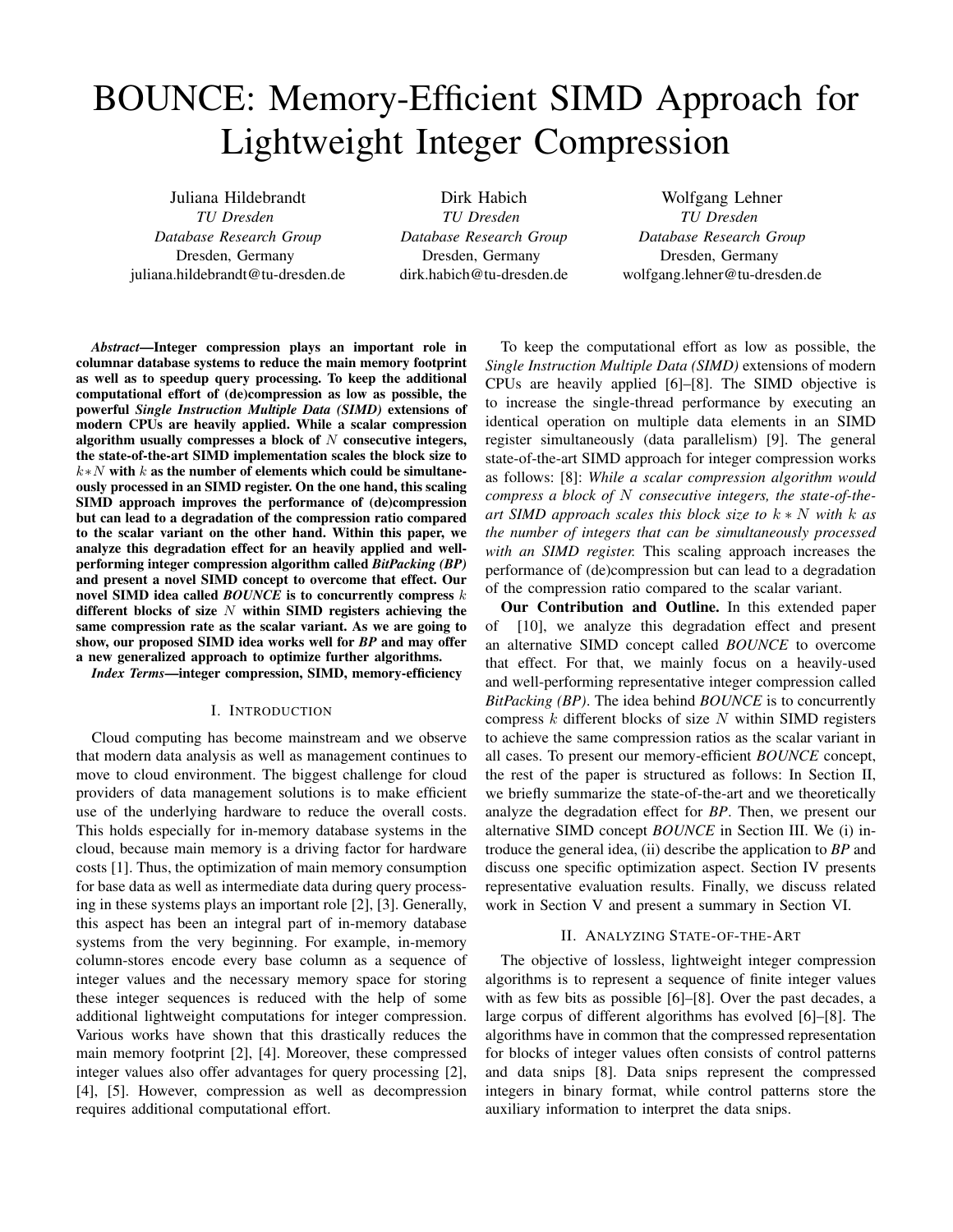

Fig. 1: Overview of compression processing concepts.

## *A. Scalar BitPacking*

In this paper, we focus on *BitPacking (BP)* as a heavily used and well-performing integer compression algorithm [7]. *BP* belongs to the class of null suppression algorithms by omitting leading zero bits [7]. This type of compression is, for example, the basis to efficiently execute scans [11], [12]. The scalar version of *BP* for 64-bit integer values is called *BP64* and works as follows: The input sequence of integer values is subdivided into blocks of 64 integers each. For each block, the minimal number of bits required for the largest element is determined. Then, all 64 integers in each block are stored in a data snip with the respective number of bits for each value. The used bit width is stored in a single 64-bit integer as control pattern. Other scalar compression algorithms operate in a similar way and Fig. 1 gives a schematic overview of this procedure with a block size of four.

#### *B. State-of-the-art SIMD Approach*

The state-of-the-art SIMD approach for integer compression is characterized by the fact, that (i) the block size is scaled by the SIMD register size  $k - k$  is the SIMD register size in number of integer values – and (ii) the application of the compression on this larger block sizes as depicted in Fig. 1 [8]. For example, *SIMD-BP256* is the SIMD implementation of *BP64* for SIMD register sizes of 256-bits. Here, we are able to store and process 4 64-bit integer values at once, so that the block size is scaled by  $k = 4$ . Based on that, the k-way scaled SIMD block contains 256 integer values and for these elements, the minimal number of bits required for the largest element is determined. Then, all 256 integers in each block are stored in a data snip with that many bits for each value and the used bit width is stored as common control pattern. The compressed values in the data snips are organized using a  $k$ -way vertical layout distributing N consecutive integers to  $k$ different groups [7]. *SIMD-BP256* offers superior performance compared to other compression algorithms [7]

#### *C. Analyzing Memory Footprint*

A main drawback of the  $k$ -way scaling is that the compression factor

$$
cf(k) = \frac{|k\text{-way compressed data}|}{|\text{uncompressed data}|}\tag{1}
$$

mostly increases with an increasing SIMD register and block size. On the one hand, fewer control patterns need to be stored due to larger block sizes. On the other hand, a number of larger integer values may be compressed with a larger bit width. To precisely analyze this effect, we derive the expected compression factor for different integer bit width distributions.

Our analysis framework works as follows: The scalar algorithm *BP64* encodes blocks of 64 64-bit values with the least possible common bit width and the bit width as control pattern itself with 64 bits. The SIMD-based implementations with SIMD register size  $k$  encode  $64 \cdot k$  values with the same approach. Given is a data distribution for 64-bit integer values characterized by the probability for the bit widths  $0 \leq b \leq 64$ :  $p(b)$  and an SIMD register size k. Now, we can distinguish 65 cases corresponding to blocks of  $64 \cdot k$  values that are encoded with bit width  $0 \leq b \leq 64$ . Each of these cases (i) occurs with a probability  $p'(b, k)$ , which depends on the given data distribution and the SIMD register size  $k$ , and (ii) is characterized by a block compression factor  $cf'(b, k)$ . The expected compression factor for a k-way SIMD-based implementation of *BP* can be calculated by

$$
cf(k) = \sum_{b=0}^{64} p'(b,k) \cdot cf'(b,k).
$$
 (2)

The block compression factor  $cf'(b, k)$  is given by

$$
cf'(b,k) = \frac{|k \text{-way compressed block}|}{|\text{uncompressed block}|} = \frac{1+b \cdot k}{64 \cdot k} \qquad (3)
$$

and the block probability can be derived by the following consideration. The probability of the occurrence of a block of size 64 · k containing only zero values is  $p'(0, k) = p(0)^{64 \cdot k}$ . The probability of a block encoded with one of the bit widths  $0 \leq b$  is  $\left(\sum_{bw=0}^{b} p(bw)\right)^{64 \cdot k}$ . The probability for the occurrence of a block encoded with bit width  $b$  is the difference of the above probability and all probabilities for the occurrences of blocks with a smaller bit width than b:

$$
p'(b,k) = \left(\sum_{bw=0}^{b} p(bw)\right)^{64 \cdot k} - \sum_{bw=0}^{b-1} p'(bw, k). \tag{4}
$$

For the compressed size ratio between a  $k$ -way SIMD implementation and the scalar implementation of *BP*, we calculate  $\frac{cf(k)}{cf(1)}$  with  $cf(1)$  corresponding to the scalar compression factor (scaling factor  $k = 1$ ).

In the following, we apply these formulas on two different data distributions where most integer values are characterized by a bit width of 2, but we also have a probability x for integer values with a larger bit width. While in the first case the larger bit width is 3, the bit width in the second case is 60. Fig. 2a and Fig. 2b depict the compressed size ratio  $\frac{cf(k)}{cf(1)}$ ,  $k = \{2, 4, 8, 16, 32\}$  for the SIMD implementations for both cases and different probabilities. As we can observe in Fig. 2a, all lines are below 1 for case one with a larger bit width of 3. That means, each SIMD implementation (using different *k*-way scalings) has a lower compression factor than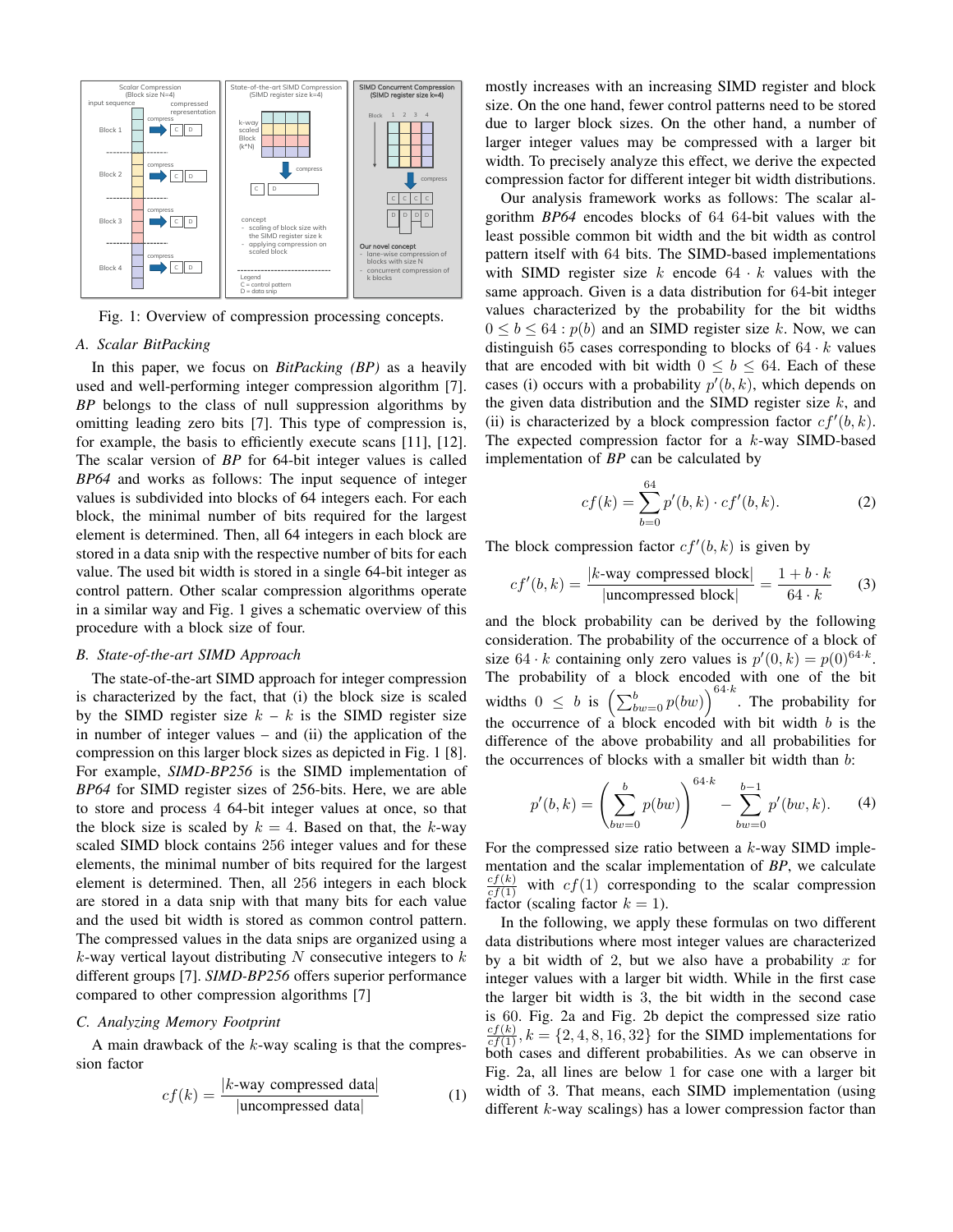

(a) Bit widths 2 and 3 with varying prob- (b) Bit widths 2 and 60 with varying (c) Varying larger bit widths bw and ability  $p(3)$ . probability  $p(60)$ .  $p(bw) = 0.001.$ 

Fig. 2: Theoretical analysis results comparing scalar and state-of-the-art SIMD implementations for *BP*.

the scalar algorithm. Thus, the memory footprint is further optimized compared to the scalar variant. The reason is the lower number of control patterns for larger blocks and the more or less homogeneous bit widths for all integer values. Moreover, the value  $k$  for the best SIMD implementation yielding the best compression ratio depends on the probability of the larger bit width.

In contrast to that, for the second case with the larger bit width of 60 and lower outlier probabilities, we see that all lines are above 1 (cf. Fig. 2b). This means, the compression ratio of the scalar variant is much better than of the SIMD implementations. For example, a compressed representation of 8-way SIMD implementation – SIMD register size 512 bit with 64-bit integer values – is 4 times larger than for the scalar variant. Those disturbing effects happen and destroy the advantages of the SIMD-based integer compression, especially since a small number of outliers has such large effects.

Finally, we examined a variety of larger bit widths with a fixed probability of  $p = 0.001$  and different values of k. Again, most integers are characterized by a bit width of 2. As we can see in Fig. 2c, the memory footprint of the SIMD compression is significantly worse than for the scalar variant in most of the situations. And the factor grows with increasing larger bit widths and vector sizes k.

# III. MEMORY-EFFICIENT SIMD CONCEPT

Our analysis has shown that the state-of-the-art SIMD approach has shortcomings from a memory footprint point of view. To overcome that, we propose an alternative SIMD concept called *BOUNCE*, explain the application to *BP*, and discuss a specific optimization in this section.

### *A. Block Concurrent SIMD Concept*

Instead of scaling the block size by the SIMD register size  $k$ , we propose a block concurrent compression concept *BOUNCE* as alternative SIMD approach as depicted in Figure 1. In *BOUNCE*, each SIMD register place – also called SIMD lane – compresses its own data block. Thus, the number of available SIMD lanes determines the number of blocks that will be compressed simultaneously. The advantages are (i) the same block size of the scalar compression algorithms is maintained and (ii) the control patterns as well as data snips are calculated lane-wise. That means, we apply the scalar compression algorithm on each SIMD lane on different data



Fig. 3: Block concurrent BP compression.

blocks concurrently. Thus, we are able to guarantee the same compression ratios as the scalar variant in all cases.

#### *B. Application to BP*

Compression. The *BP* compression with *BOUNCE* is illustrated in Fig. 3. Here, we assume integer values of size 64-bit, which will be compressed with the scalar variant *BP64*. The assumed SIMD register size  $k$  is 8, so that eight different data blocks of 64 values are compressed simultaneously. That means, we are processing 512 integer values in total of the input sequence of integer values and compute eight control patterns and data snips as compressed output. The *BP* compression is done in two phases, thereby each phase iterates over all 512 integer values. In the first phase, the bit width of the largest integer value within each block is determined, while the second phase uses the determined bit widths to shorten the values accordingly and to write out the compressed output.

As shown in Fig. 3, we distinguish (i) a preprocessing step to load the data from the input into the vector registers, (ii) a computation step to shorten the values, and (iii) a postprocessing step to write the data into the output area. These steps are executed in each phase and each phase executes 64 iterations for 64 values per block. That means, for the *nth* iteration, we require the integer value of the *nth* position of each considered data block in the SIMD register. Assuming that the input sequence contains correct ordered data (*horizontal data layout*), we simply could use an SIMD-gather instruction to load the corresponding values of the different data blocks into the SIMD register. The SIMD-gather seems to be expensive, because it can be used for random memory access.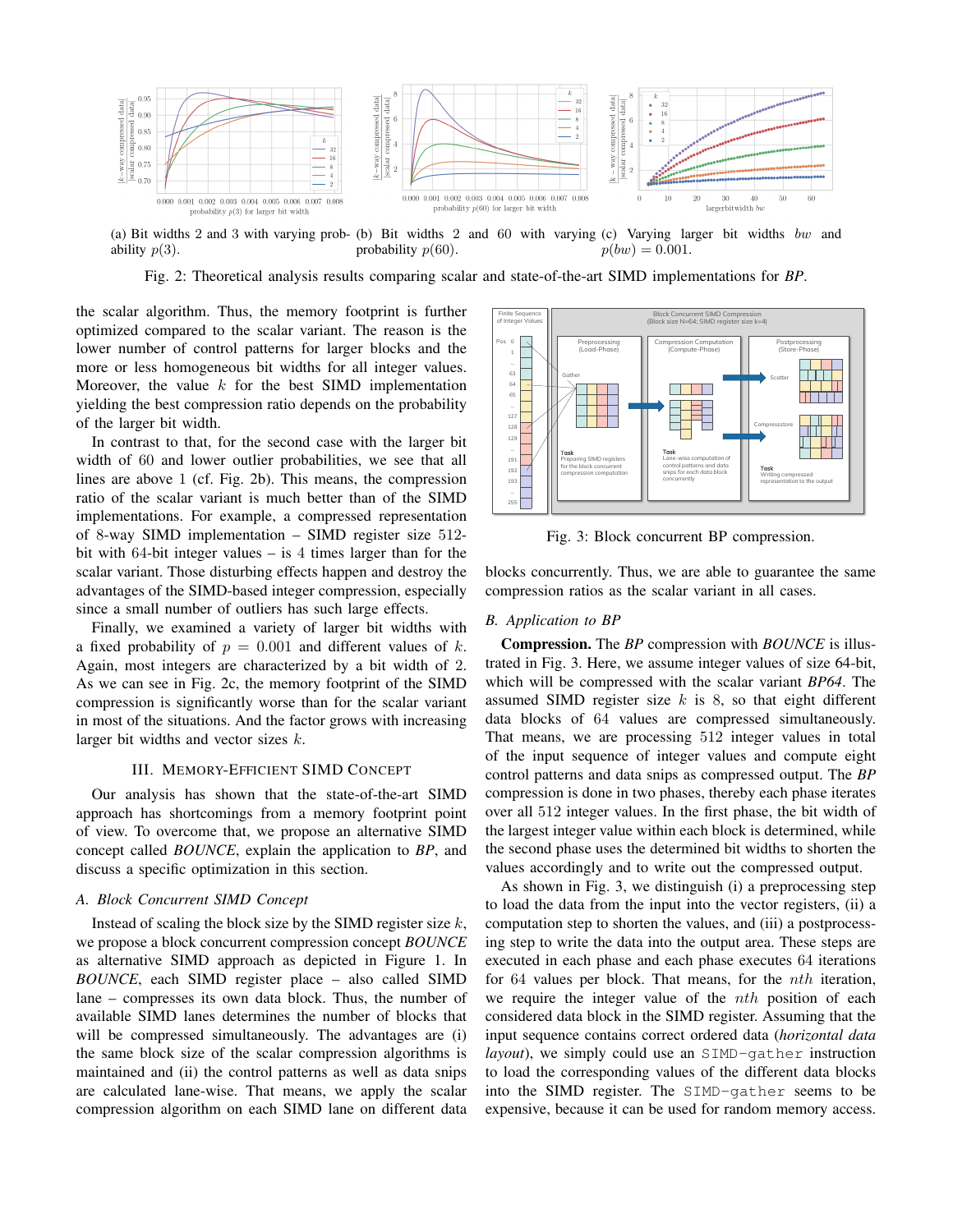

Fig. 4: Evaluating best-performing stride distance for AVX-512 (64-bit) on different Intel hardware platforms.

However, in our case, we realize a block-strided access pattern with a distance of 64.

In the computation step, we apply the appropriate SIMD functions for each phase. In the first phase, we apply the SIMD functions to compute the number of leading zeros for the largest value per lane (per block). Based on the number of leading zeros, we compute the minimal number of bits for the compression. This bit widths are used in the second phase to concatenate the shortened data values while using an appropriate SIMD-bitshifting instruction, which can be applied for each lane individually. Because in the single lanes, the data is concatenated with a different bit width, the lanes are filled at different loop passes. For example, a lane is full after 2 iterations for a bit width of 30 (assuming 64 bit integer values), but for a bit width of 2, we need 32 iterations to fill a lane. In any case, if one of the lanes is full, it has to be written to the output (postprocessing step). Here, we see two alternatives. The first alternative is to use an SIMD-compressstore instruction to consecutively write out lanes as soon as they are full. In this case, data snips of the different blocks are intertwined. The second alternative is to use an SIMD-scatter instruction. Since the bit width for each block is determined at first, the bit widths can also be used to calculate the position for each full lane in the output. In this case, we are able to organize the data snips for each of them in a consecutive manner.

Decompression. The decompression routine of *BOUNCE* can be built nearly straightforward the other way around. The preprocessing starts with loading of the control patterns by the application of an SIMD-load intruction and they are required for the correct decompression. For the preprocessing of the compressed values, the instructions complementary to SIMD-gather and SIMD-compressstore – namely SIMD-scatter and SIMD-expand – are applied to load the compressed data snips into the vector registers. During the decompression computation step, the compressed data snips are expanded to 64-Bit integers by prepending leading zeros. For the postprocessing, an SIMD-scatter instruction complementary to the SIMD-gather in the preprocessing phase of the compression is applied. For simplicity, the gather/scatter alternative might be preferred. The compressstore/expand requires a calculation intensive mapping from consecutive compressed data to the different lanes. This can be avoided by decompressing the data from the last to the first value – at any point in time one or several lanes are discharged, the next one or several 64-bit words holding compressed data are accessed via SIMD-expand and loaded in the discharged lanes.

#### *C. Optimization*

A drawback of our *BOUNCE* concept may be the utilization of expensive SIMD instructions like gather, scatter, or compressstore. Thus, the performance will probably be worse compared to the state-of-the-art SIMD approach. To overcome that, there are enough optimization knobs, hence we haven taken a closer look at one knob as an example.

For the *BOUNCE-BP* compression, the integer values from different memory regions must be loaded twice into vector registers using gather instructions. In contrast to that, the state-of-the-art SIMD approach also loads values twice but always consecutively by means of a load instruction. However, a special feature of our approach is that we realize a blockstrided access pattern with the gather, whereby the stride distance is 64. That means – for vector length of  $k = 4$  –, the first vector register is filled with integer values at positions 0, 64, 128 and 192. Then, the integers at positions 1, 65, 129, and 193 are loaded and so on. The stride distance does not necessarily have to be 64, but must be a multiple of 64 and thus represents an optimization knobs.

In these micro-benchmarks, we executed a sum-aggregation (mainly to focus on reading with little computation and one write operation with the sum at the end) over a 4 GiB input array of randomly generated 64-bit unsigned integer values. We implemented this sum-aggregation in C++ as a scalar variant, as a SIMD variant using the load instruction (linear access pattern), and as a SIMD variant using the gather instruction with a variable stride distance. We compiled the variants using  $q++$  (version 9.3.0) with the optimization flags  $-03$ -fno-tree-vectorize -mavx512f -mavx512cd.

We executed these micro-benchmarks using AVX-512 on different Intel platforms as depicted in Table I and the results are shown in Fig. 4. All micro-benchmarks are executed single-threaded, happened entirely in-memory, were repeated 10 times, and we averaged the results. In the diagrams, the stride distance or stride size in bytes is plotted in log scale on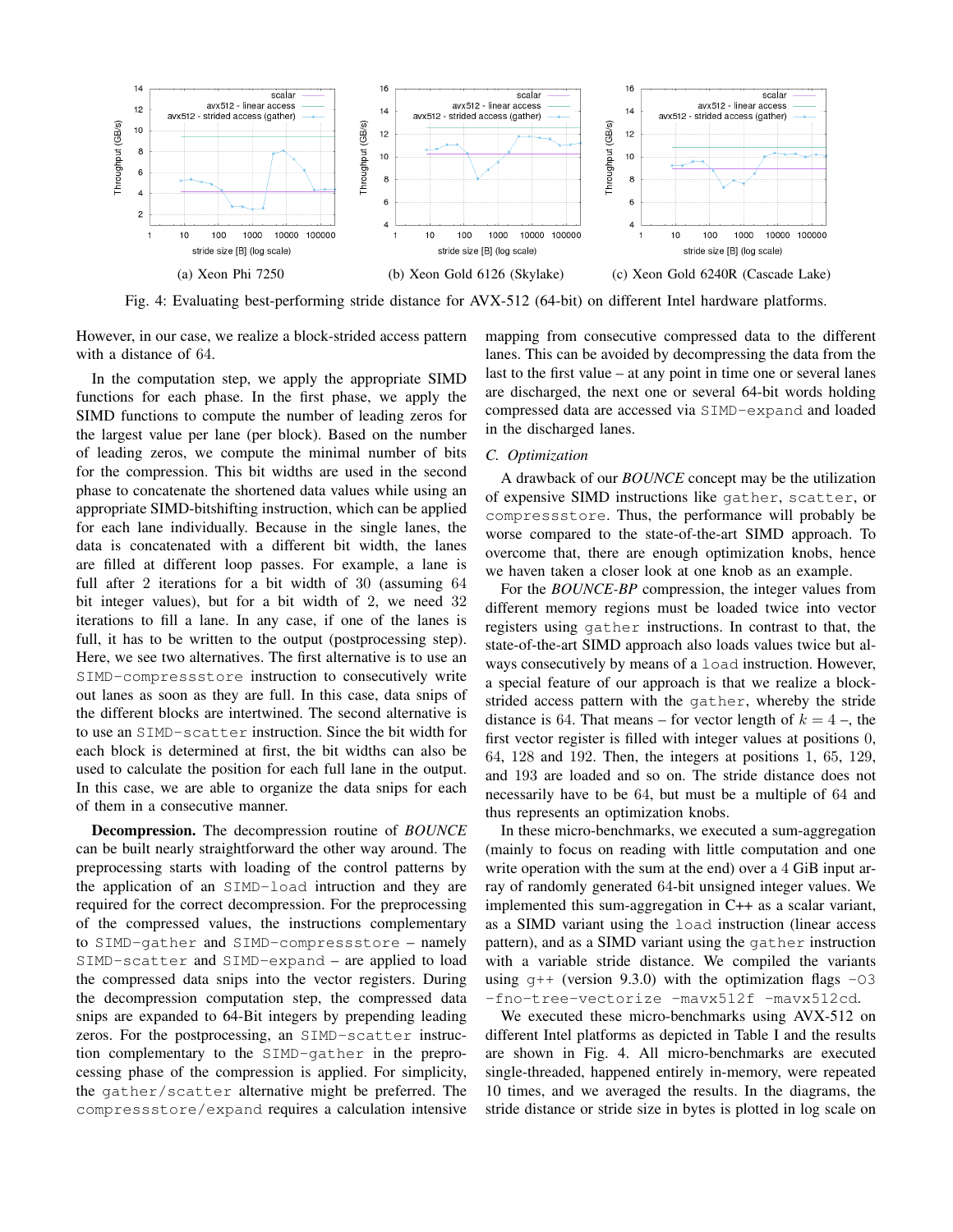

Fig. 5: Experimental results for data sets with fixed bit widths.

| Processor Type  | L1       | L2               | L <sub>3</sub> | Main     |
|-----------------|----------|------------------|----------------|----------|
|                 | Cache    | Cache            | Cache          | Memory   |
| Xeon Phi 7250   | 32KiR    | 1Mi <sub>R</sub> |                | $204$ GB |
| Xeon Gold 6126  | $32$ KiB | 1Mi <sub>R</sub> | 19MiB          | $92$ GB  |
| Xeon Gold 6240R | $32$ KiB | 1Mi <sub>R</sub> | 35.75MiB       | 384GB    |

TABLE I: Hardware platforms with cache information.

the x-axis, while the y-axis shows the throughput in GB/s. As we can see, the curves are similar on the different platforms. The scalar variant achieves always the slowest throughput, while the SIMD with the linear access pattern always achieves the best throughput (expected behavior). The gather-variant is in one stride distance range much worse than the scalar variant, but for certain stride distances it comes very close to the SIMD-variant with the linear access pattern. Especially, a stride distance of 64 values (512 Bytes) is in the very unfavorable range, where the achievable throughput is much lower compared to the scalar variant. However, very good throughput values are achieved for the stride distances of 512 values (4096 Bytes). These well-performing stride distances match the page size of 4KB, so that all SIMD lanes in *BOUNCE* load integer values from different pages that are cached after the first access and thus can be accessed optimally afterwards. We conclude, we should use a stride distance of 512 instead of 64 for *BOUNCE*. In this case, each SIMD lane operates on its own page containing 512 values and then 64 values — one after the other — are compressed with BP64.

#### IV. EVALUATION

To evaluate whether and when our *BOUNCE* concept for *BP* is suitable, we implemented *BP* for 64-bit integer values in its scalar form (denoted as *BP64*), and compared it with the state-of-the-art SIMD approach (called SIMD-BP512)<sup>1</sup> and with our novel *BOUNCE* concept (denoted as *BOUNCE-BP*) using Intel's latest SIMD extension AVX-512. For all variants, we implemented the compression as well as decompression routines. For *BOUNCE*  $(k = 8)$ , we implemented all possible variants as described in Section III, but the evaluation in this paper focuses only on the variant using SIMD-gather and SIMD-scatter instructions. The state-of-the-art SIMD implementation uses SIMD-load and SIMD-store operations with a block scaling factor of  $k = 8$ . We used the same compiler and optimization flags as described in the previous section. We ran this evaluation on an Intel Xeon Gold 6240R (Cascade Lake architecture) with 768 GB main memory capacity (cf. Table I). All experiments are executed single-threaded, happened entirely in-memory, were repeated 10 times, and we averaged the results. In all cases, we report the compression ratio<sup>2</sup> and the performance in *million integers per second (mis)* for the (de)compression, so that higher values are always better.

Data sets with fixed bit widths. In the first set of experiments, we created different synthetic data sets with randomly generated unsigned integer values. Each data set only contains values of a fixed bit width. Then, we applied all compression as well as decompression routines and the results are shown in Fig. 5. As we can see in Fig. 5a, these data sets are perfectly suited for the state-of-the-art SIMD approach, because they achieve higher compression ratios and higher performance for compression as well as decompression. However, the *BOUNCE* BP compression implementation (cf. Fig 5b) with a stride distance of 512 closely matches the performance of the state-of-the SIMD approach, while a stride distance of 64 has similar performance to the scalar variant. This clearly shows that the optimization of the stride distance is very important. Decompression speeds as illustrated in Fig. 5c are all in the same range, with the *BOUNCE* implementation being slowest for small bit widths. However, the *BOUNCE* decompression routines are not optimized yet.

Data sets with different bit widths. In the second set of experiments, we created synthetic different data sets similar to the setting in Section II. That means, the integer values are mainly characterized by a bit width of 2, but we have a probability of  $p(bw) = 0.001$  for integer values with a larger bit width bw. We varied this larger bit width bw from 3 to 64 for the data sets and the results are shown in Fig. 6. As we can see in Fig. 6a, the *BOUNCE-BP* compression achieves much higher compression ratios resulting in a smaller compressed output. Since we have to write out less, the performance for compression also improves as depicted in Fig. 6b. In this case, *BOUNCE-BP* with a stride distance of 512 clearly outperforms

<sup>&</sup>lt;sup>1</sup>Both implementations for 64-bit integers are inspired by existing implementations of Daniel Lemire for 32-bit integers published on Github: https://github.com/lemire/LittleIntPacker/blob/master/src/bitpacking32.c, https://github.com/lemire/simdcomp/blob/master/src/avx512bitpacking.c

<sup>&</sup>lt;sup>2</sup> compression ratio is computed by  $\frac{|\text{uncompressed}|}{|\text{compressed}|}$